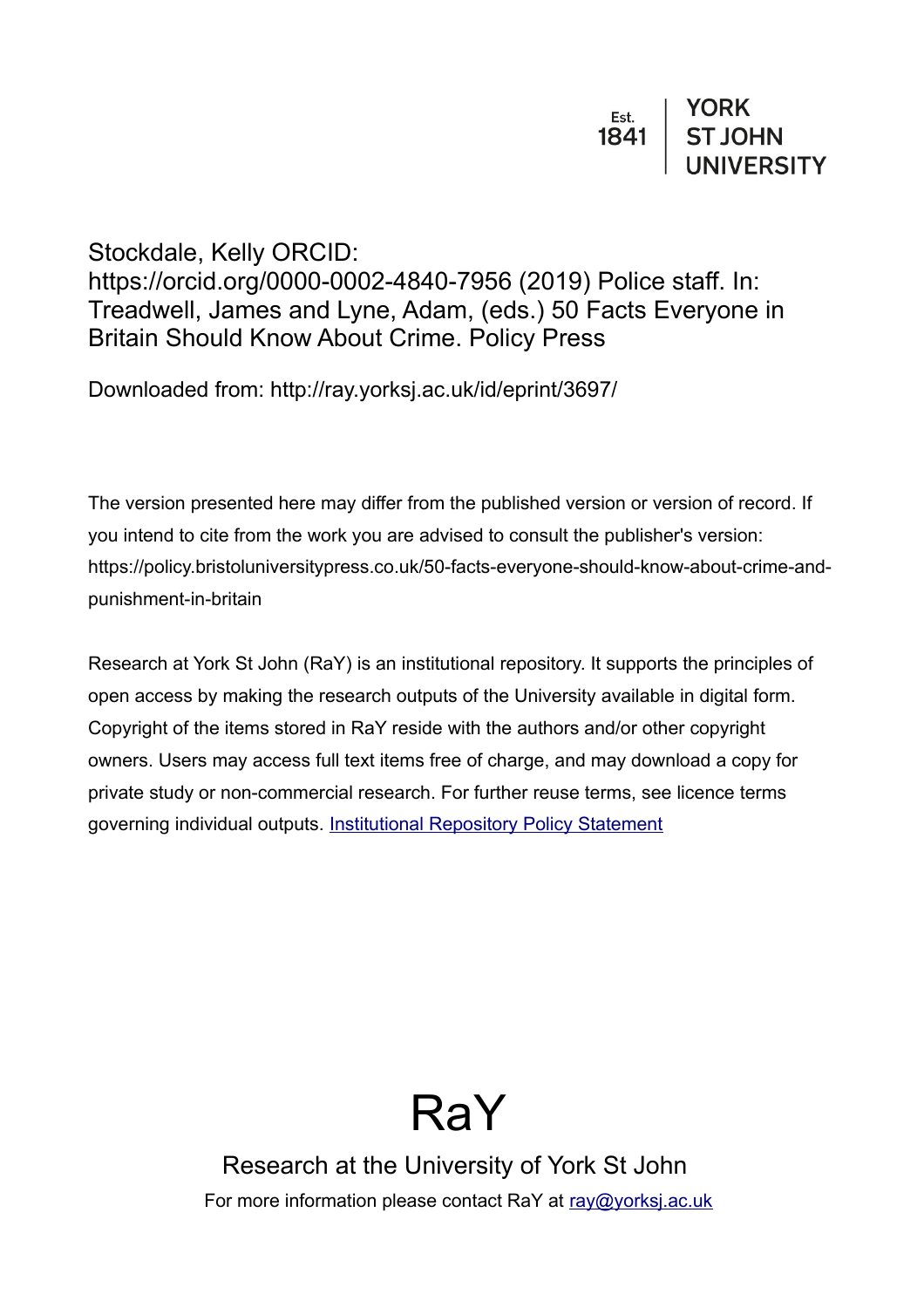**This is the author's post-acceptance version – it must not be cited**

**Fact #**  $\overline{F}$  **Fact #**  $\overline{F}$  is the police' no longer means uniformed officers – police staff comprise nearly 40% of the police workforce and are increasingly working both on the 'frontline' and occupying senior leadership positions within forces in England and Wales.

## Dr Kelly J. Stockdale

If you ask people what comes to mind when they thing of 'the police' they are likely to picture a police officer in uniform; a symbolic and iconographic representative of 'police' and crime fighting in general. Similarly, if you were to pick up any criminological text or newspaper article discussion on 'the police' it would mostly relate to police officers. Yet police officers account for just over 60% of the police workforce. Police staff, Police Community Support Officers (PCSOs) and Designated Officers (police staff who have specific designated powers) make up the remaining 38%, with staff occupying a diverse range of roles beyond 'back office' administration. The modern police workforce has rapidly expanded over the last 15 years and today many staff work in a frontline capacity, indeed, police staff roles are present from the initial crime report to final court session, and all aspects of the criminal investigation in between. For example: If you are a victim of crime your first contact with the police would likely to be to a police staff member rather than a warranted officer; whether it be reported via telephone to police staff call handlers, to a front counter clerk, or on the street to a PCSOs. Crime scene investigation is predominately a police staff role. A police staff investigator might be responsible for the case, from the initial report right through to court. Similarly, for if an arrest is made a suspect would be processed and cared for by designated officers within custody setting. Furthermore, in some forces, hierarchical shifts have occurred to enable police staff to occupy senior management roles, equivalent to Deputy Chief Constable.

This chapter will explore the role of non-warranted officers in the police. It will give a brief history to the 'modern police family' and the development of police staff roles. Using Wiltshire Constabulary as a case study it will outline some of the diverse roles that police staff occupy. It will conclude by highlighting some of the barriers police staff face, compared to police officers, in terms of their professional development and career growth within current police organisational frameworks. The aim of this chapter is to encourage readers to think beyond traditional police force structures and to recognise that discussions on 'the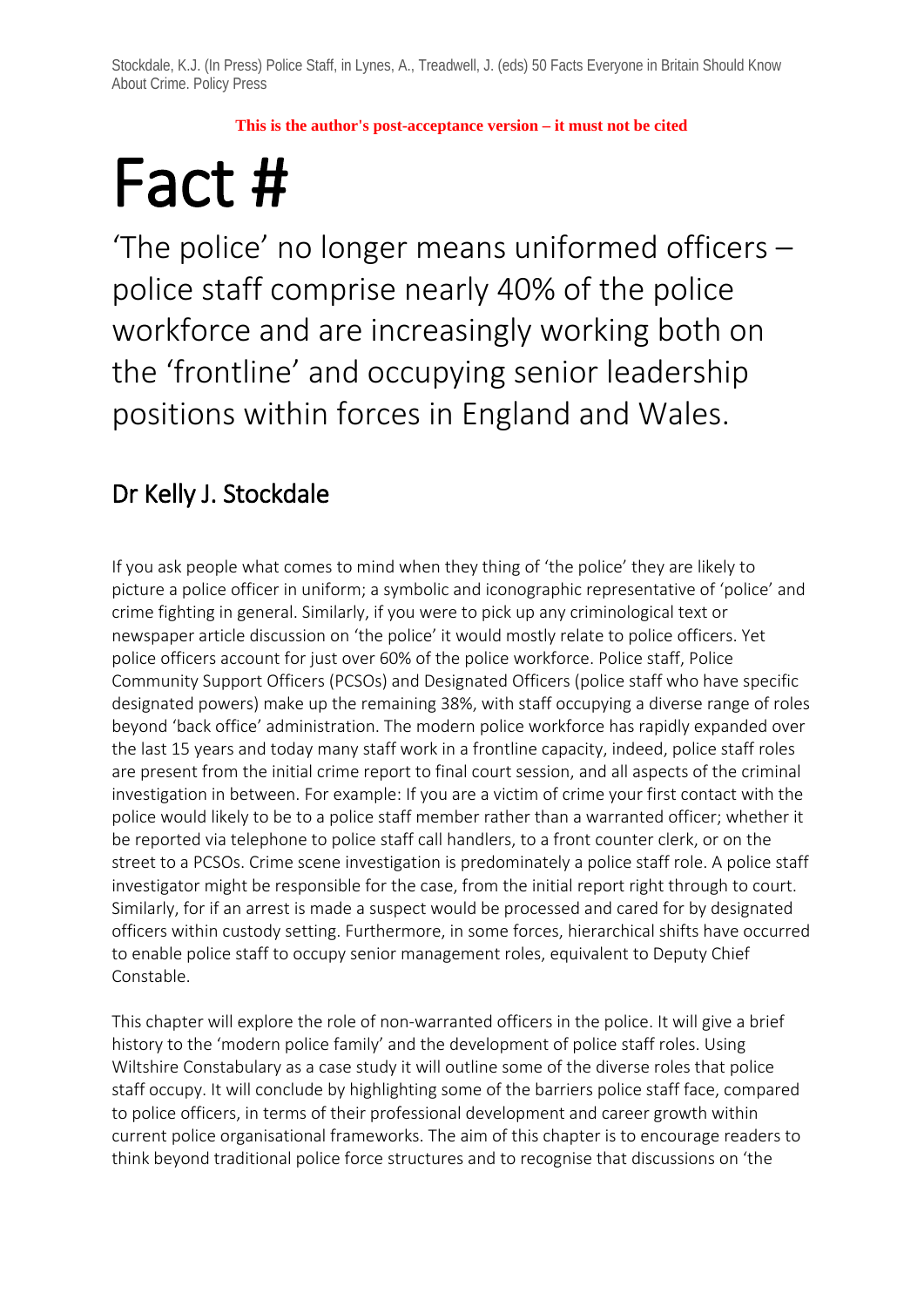police' need to include the different subsections and cultures that make up and operate within the organisation.

In order to understand the police in England and Wales it is important to consider its historical backdrop: it is upon this history that the mission, structures, and image of the police is embedded. Reiner (2010) provides a detailed historical development of the police: setting the raft of changes and adaptations that have occurred since the Metropolitan Police Act 1829 locating these shifts within social, political, and economic environments. While police staff have existed within traditional police force structures it is the post-millennium policing period and policy changes concerning workforce modernisation that a new, extended, policing family emerged.

Following on from criticisms, particularly in relation to the lack of diversity within the police force and 'institutional racism' as identified in the Macpherson Report 1999, the New Labour government proposed a series of reforms in order to strengthen frontline policing, to provide a more 'visible' police force within communities, and to increase public confidence in policing. The White Paper 'Policing a New Century: A Blueprint for Reform' (Home Office, 2001) set out the government's intentions to increase the capacity of police officers by enhancing the role of police staff, allowing them to carry out certain policing functions that were traditionally carried out by police officers. It also proposed the implementation of 'Community Support Officers', employed as police staff but wearing a similar uniform to warranted officers who would be a visible presence in the community. With a remit based around community engagement, reassurance, and visibility they would also have basic (limited) powers in relation to dealing with minor offences and anti-social behaviour. These proposals, including the newly created post, renamed as Police Community Support Officers (PCSOs), were subsequently introduced as part of the Police Reform Act 2002. This Act therefore relinquished the need for warranted officers to perform traditional policing roles and extended some powers of policing activity to this new, wider 'policing family'.

Over the following decade the number of police staff increased exponentially: figures from ONS (2013) and Unison (2014) detail 130,000 police officers across the 43 forces in England and Wales, with a further 65,000 police staff performing a wide variety of roles across all areas of policing. In addition to police officers and staff a further 14,000 PCSOs are employed; added to these numbers there also exist 18,000 Special Officers (a voluntary role whereby trained members of the public carry out the same services and functions of a warranted police officer); and 9,000 Police Support Volunteers (another voluntary and unpaid role providing various support within a policing environment in a non-frontline capacity). Whilst there has been a slight decrease in numbers following austerity measures and spending cuts the current workforce numbers show similar staff/officer proportions: 2017 data shows an overall workforce of 198,684, comprising 123,142 officers, 61,063 police staff, 10,213 PCSOs and 4255 designated officers (Home Office, 2017).

Yet the introduction of police staff has not been without difficulty. Whilst research distinguishes different police cultures that operate amongst officers (see, for example classic works by Chan 1996, and Waddington 1999) little attention is paid to police culture in England and Wales and police staff's role within this. Police civilian staff, including police community support officers (PCSOs) may be part of an 'extended family' (Mawby and Wright,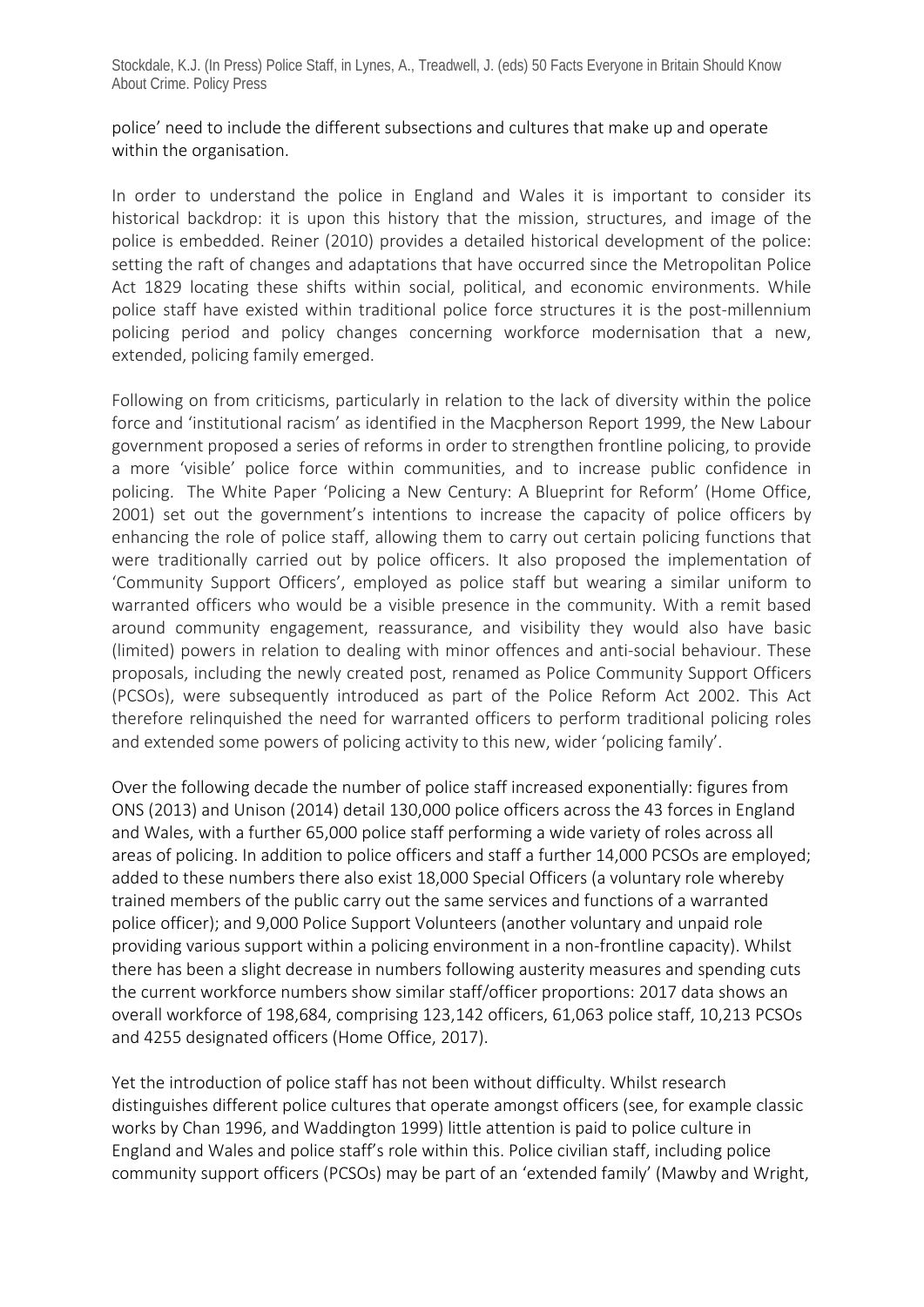2012) but that does not mean they have been fully accepted and integrated within existing police structures. There has been little research into civilian police cultures, however, research into PCSOs' acceptance shows a certain amount of hostility (Caless, 2007) and the conflict and 'culture clash' between police staff working as intelligence analysts and police officers has also been highlighted (Cope, 2004).

In particular Cope's research points to a lack of understanding between police officers and police staff both in relation to one another's skills, their remit, and their role within the organisation (2004:192-3). This lack of understanding has an impact in relation to issues surrounding hierarchy and status and thus potentially limits the ability for police staff to pursue leadership roles within the organisation. The issue of hierarchy in particular needs to be considered: police staff grades are difficult to compare to that of police officers' due to the difficulties of police hierarchical structures to fully reflect non-warranted police staff expertise and experience. For example, Cope's (2004) findings suggest the role of intelligence analyst would be equivalent to a sergeant or detective inspector yet this hierarchy is not recognised. As a former member of police staff I have reflected on this elsewhere (Stockdale, 2017); whilst grade/scale may perhaps be recognised and form part of the civilian staff culture, those outside this culture (including police officers and PCSOs) are less likely to differentiate between staff hierarchy. These issues indicate a potential for conflict and tension between staff and officers. It is therefore crucial to recognise the specific roles and sub-cultures within the modern police family when researching and discussing 'the police'.

Yet there are promising developments: as the numbers of police staff have increased forces are adapting and (partly due to austerity measures and spending cuts) workforces are undergoing significant modernisation, including substantial reviews of their force operational models. In some forces, there has been radical transformations with a flattening of police officer hierarchy and greater opportunities and roles for police staff in terms of leadership roles and a creation of new opportunities for professional development within the force. Wiltshire Constabulary is an example of this. Over the last three years the force has removed traditional police hierarchical structures with many areas of the force now showing 50% divide between staff and officers in leadership roles. The diagram below demonstrates how this new structure works in practice; four Assistant Chief Officers now sit underneath the Chief Constable as part of the senior management team: two of these roles are police staff, two are police officer roles. Within each of these areas the leadership roles are occupied by either a police superintendent or police staff equivalent.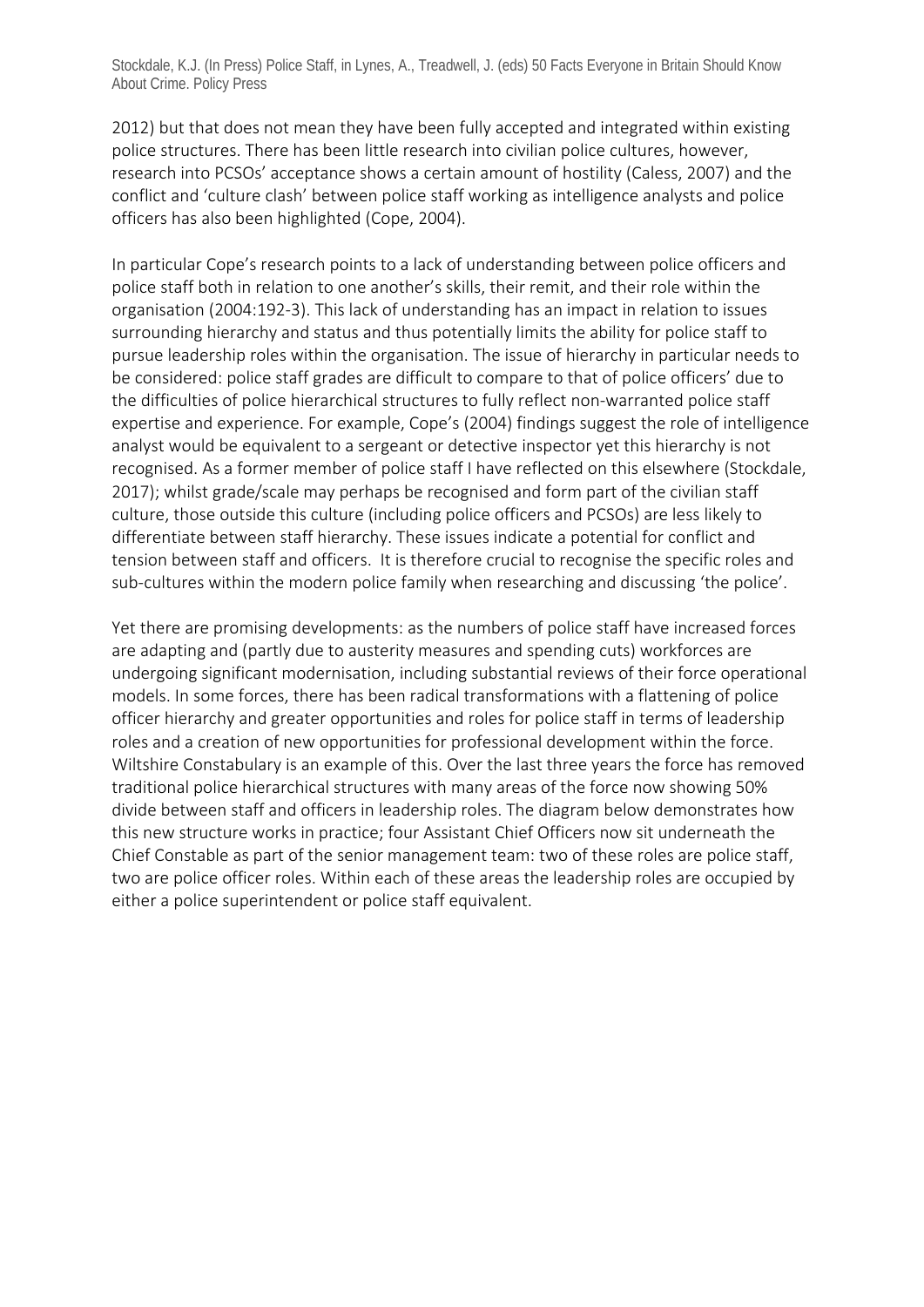# Force Structure - Wiltshire Police (April 2017)



### *Image reproduced with permission from Wiltshire Police Corporate Communications Department.*

Whilst there are many promising developments within police forces and the role police staff play within the organisation is being recognised, developed and incorporated into new force structures, the language and understandings of 'the police' has failed to adjust and keep up to speed. In the future it is important for criminologists, students, and researchers to consider both the existence of, and differences between, these expanding police sub-cultures that now operate within the modern extended policing family.

#### References

Caless, B. (2007). "'Numties in Yellow Jackets′: The Nature of Hostility Towards the Police Community Support Officer in Neighbourhood Policing Teams." *Policing* 1(2): 187-195.

Chan, J. (1996). "Changing police culture." *British Journal of Criminology* 36(1): 109-134.

Cope, N. (2004). "'Intelligence led policing or policing led intelligence?' Integrating volume crime analysis into policing." *British Journal of Criminology* 44(2): 188-203.

Home Office (2001). *Policing a New Century; A Blueprint for Reform*, London: HMSO. Home **Office** 

Home Office (2017) Police Workforce, England and Wales: 31 March 2017. Statistical Bulletin 10/17.